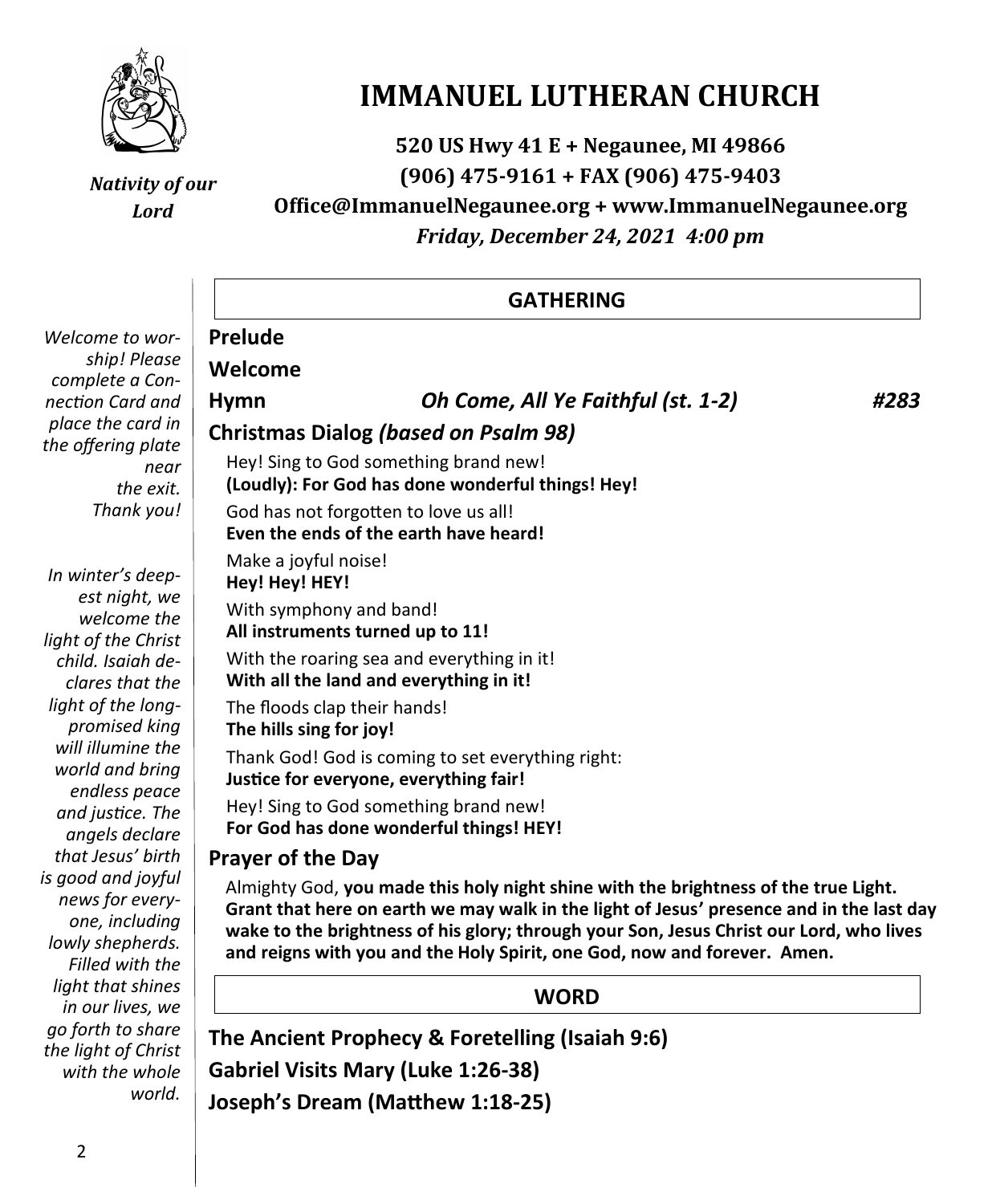| Mary & Joseph go to Bethlehem (Luke 2:1-7)<br><b>Hymn</b><br>The Shepherds and the Angels (Luke 2:8-12)<br><b>Sunday School Band</b>                                                                                                                                   | <b>Away in the Manger</b><br><b>Go Tell It on the Mountain</b><br>The Shepherds Visit Baby Jesus (Luke 2:13-20)                                                                                                                                                      | #277   | God's greatest<br>gift comes as a<br>baby in a manger.<br>Angels announce<br>the "good news<br>of great joy" and<br>proclaim God's<br>blessing of peace. |  |  |
|------------------------------------------------------------------------------------------------------------------------------------------------------------------------------------------------------------------------------------------------------------------------|----------------------------------------------------------------------------------------------------------------------------------------------------------------------------------------------------------------------------------------------------------------------|--------|----------------------------------------------------------------------------------------------------------------------------------------------------------|--|--|
| <b>Hymn</b>                                                                                                                                                                                                                                                            | <b>Silent Night</b>                                                                                                                                                                                                                                                  | #281   |                                                                                                                                                          |  |  |
| <b>Apostles' Creed</b>                                                                                                                                                                                                                                                 |                                                                                                                                                                                                                                                                      | p. 105 |                                                                                                                                                          |  |  |
| <b>Prayers of Intercession</b>                                                                                                                                                                                                                                         |                                                                                                                                                                                                                                                                      |        |                                                                                                                                                          |  |  |
| Joining our voices with the heavenly host and Christians throughout time and space,<br>let us pray for the church, the world, and all in need.<br>A brief silence.                                                                                                     |                                                                                                                                                                                                                                                                      |        |                                                                                                                                                          |  |  |
| Love proclaims that a Savior has been born to us! Inspire your church throughout the<br>world to proclaim the good news of Jesus' birth to all who seek salvation, hope, and<br>new life. Merciful God, receive our prayer.                                            | The appearance<br>of God's grace in<br>Jesus Christ<br>brings salvation<br>for all humanity.<br>Consequently, in<br>the present we<br>live wisely and<br>justly while also<br>anticipating the<br>hope of our Sav-                                                   |        |                                                                                                                                                          |  |  |
| Love whispers to a weary world that the time for rest and restoration has come.<br>Maintain healthy cycles of wake and sleep for all creatures. Where light pollution dis-<br>rupts natural rhythms, encourage new practices. Merciful God, receive our prayer.        |                                                                                                                                                                                                                                                                      |        |                                                                                                                                                          |  |  |
| Love cries to a warring world that the time for peace is at hand. Direct those in power<br>who make decisions on behalf of others, that they nurture and sustain all that is<br>healthy, good, and holy. Merciful God, receive our prayer.                             |                                                                                                                                                                                                                                                                      |        |                                                                                                                                                          |  |  |
|                                                                                                                                                                                                                                                                        | Love sings through the wails of a newborn baby. Respond to all who cry out in pain,<br>despair, or need this night. Bring comfort to those for whom separation, grief, or loss<br>makes the Christmas season especially difficult. Merciful God, receive our prayer. |        | ior's final appear-<br>ance.                                                                                                                             |  |  |
| Love murmurs words of comfort to a newborn child and exhausted parents. Bless new<br>and expectant parents or caregivers, especially those who are alone or afraid this<br>night. Pour out your love upon families of every kind. Merciful God,<br>receive our prayer. |                                                                                                                                                                                                                                                                      |        |                                                                                                                                                          |  |  |
|                                                                                                                                                                                                                                                                        | Here other intercessions may be offered.                                                                                                                                                                                                                             |        |                                                                                                                                                          |  |  |
|                                                                                                                                                                                                                                                                        | God's ever-present love is proclaimed through the faithful who came before us. We<br>give you thanks for Mary, John the baptizer, Elizabeth his mother, Joseph the dream-<br>er, and all who point toward your love. Merciful God, receive our prayer.               |        |                                                                                                                                                          |  |  |

Rejoicing in your Word made flesh among us, we commend these prayers to you, confident of your grace and love made known to us in Jesus Christ, our Savior. **Amen.**

# **Sharing of Christ's Peace**

The peace of Christ be with you always. **And also with you.**